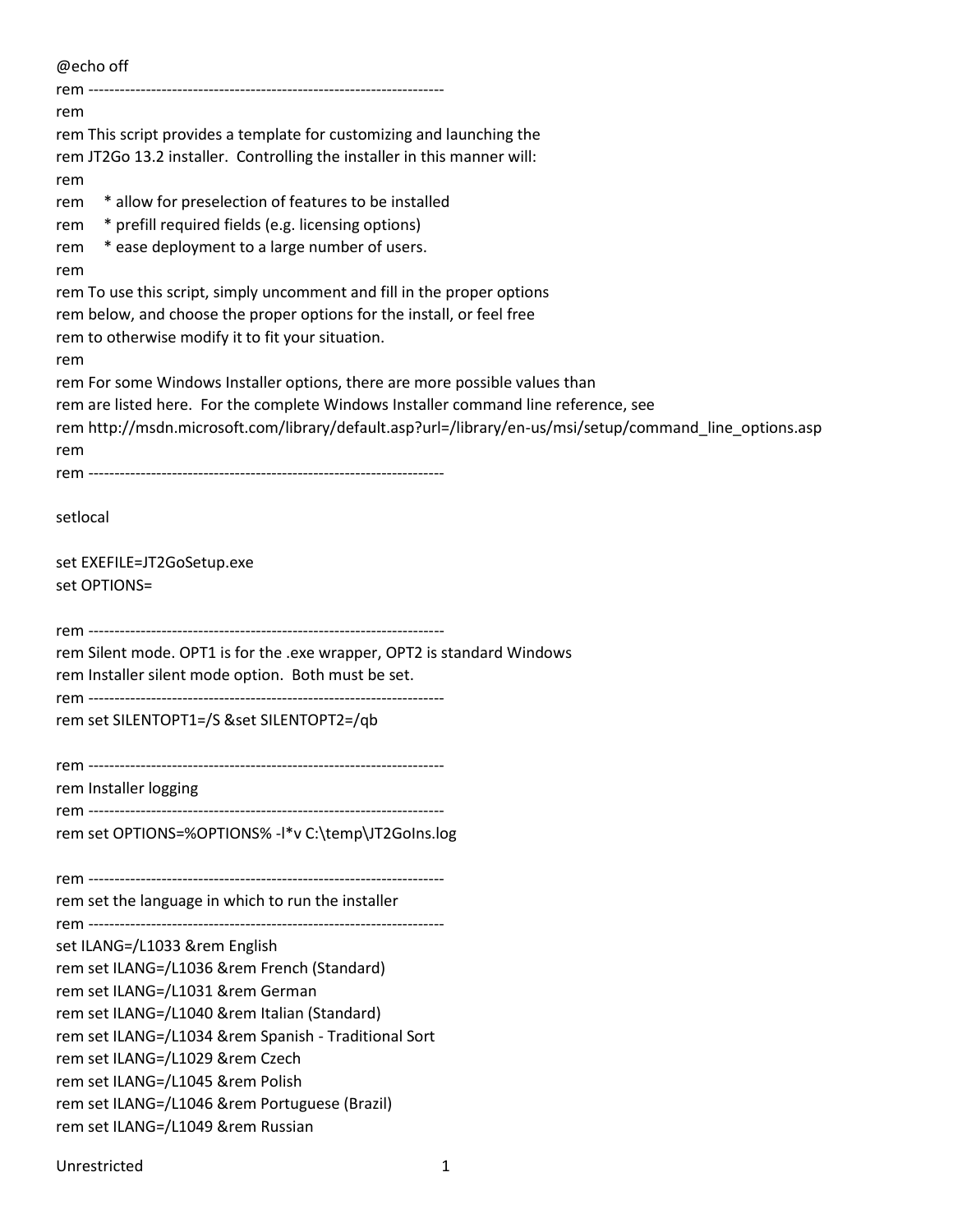rem set ILANG=/L1041 &rem Japanese rem set ILANG=/L1042 &rem Korean rem set ILANG=/L1052 &rem Chinese (Simplified/PRC) rem set ILANG=/L1028 &rem Chinese (Traditional/Taiwan)

rem --------------------------------------------------------------------

rem Set the Install-to directory rem --------------------------------------------------------------------

rem set OPTIONS=%OPTIONS% INSTALLTO=\"C:\Program Files\Siemens\JT2Go\"

rem --------------------------------------------------------------------

rem set foreign language localizations to be installed (optional)

rem --------------------------------------------------------------------

rem set OPTIONS=%OPTIONS% INSTALL\_SPANISH=1 rem set OPTIONS=%OPTIONS% INSTALL\_GERMAN=1 rem set OPTIONS=%OPTIONS% INSTALL\_FRENCH=1 rem set OPTIONS=%OPTIONS% INSTALL\_ITALIAN=1 rem set OPTIONS=%OPTIONS% INSTALL\_CZECH=1 rem set OPTIONS=%OPTIONS% INSTALL\_PORTUGUESE=1 rem set OPTIONS=%OPTIONS% INSTALL\_POLISH=1 rem set OPTIONS=%OPTIONS% INSTALL\_JAPANESE=1 rem set OPTIONS=%OPTIONS% INSTALL\_KOREAN=1 rem set OPTIONS=%OPTIONS% INSTALL\_SCHINESE=1 rem set OPTIONS=%OPTIONS% INSTALL\_TCHINESE=1 rem set OPTIONS=%OPTIONS% INSTALL\_RUSSIAN=1

rem --------------------------------------------------------------------

rem Install a Desktop Shortcut. 1=yes, 0=no. Default=1 rem --------------------------------------------------------------------

rem set OPTIONS=%OPTIONS% DT\_SHORTCUT=0

rem --------------------------------------------------------------------

rem Disable internet connection for JT2Go session. 1=yes, 0=no. Default=0

rem --------------------------------------------------------------------

rem set OPTIONS=%OPTIONS% DISABLE\_INTERNET=1

rem --------------------------------------------------------------------

rem Disable automatic updates. 1=yes, 0=no. Default=0

rem ------------------------------------------------------------------- rem set OPTIONS=%OPTIONS% DISABLE\_UPDATES=1

rem --------------------------------------------------------------------

rem set initial behavior for the Teamcenter Visualization Product Excellence Program rem Valid values are:

rem 0: UI enabled, checkbox off (Product Excellence Program disabled, end user can change thru UI)

rem 1: UI disabled, checkbox off (Product Excellence Program disabled, end user cannot change)

rem 2: UI enabled, checkbox on (Product Excellence Program enabled, end user can change thru UI)

rem 3: UI disabled, checkbox on (Product Excellence Program enabled, end user cannot change)